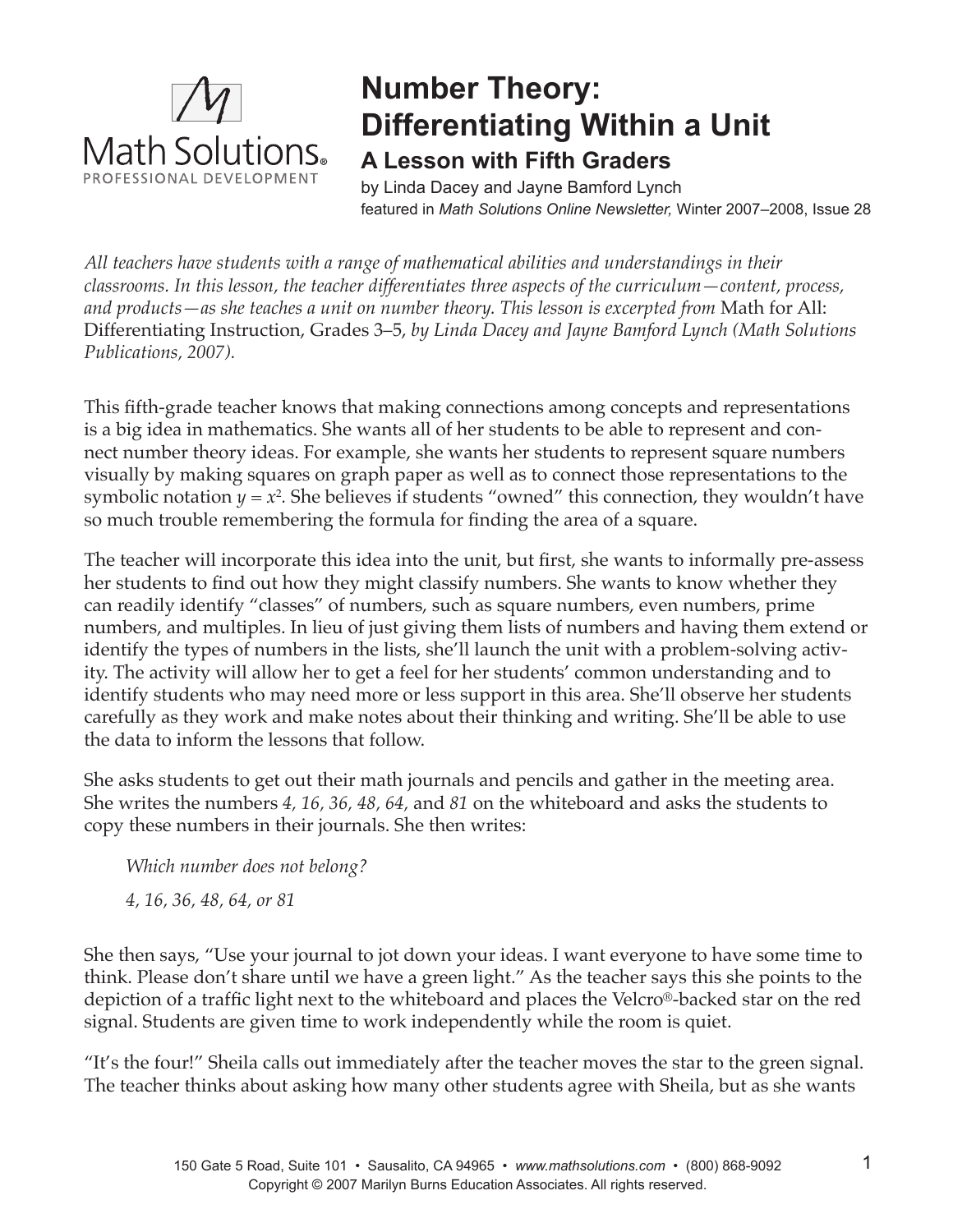## *Number Theory: Differentiating Within a Unit,* continued

them to eventually find more than one candidate, she decides not to have them commit to this thinking. Instead she asks, "Does anyone think they know why Sheila might think that the four does not belong?" Several hands are raised and others are nodding their heads.

She calls on Tara, who explains, "It's only one number. The rest are two."

Dewayne adds, "It's the only number less than ten; the rest are between ten and one hundred."

"It's only one digit; the rest are two-digit numbers," says Marybeth.

"Wait," says Melissa, "I got another number answer, too. It's eighty-one."

"I want you to hold on to that thought," says the teacher. "Right now, please write in your journals any other reasons why a number doesn't belong in this group. Like Tara, Marybeth, and Dewayne, you might find different reasons for why a particular number does not belong. Like Melissa, if you change the rule, you might find a different number that does not belong. You will have about ten minutes. You can work on your ideas the whole time or, if you finish early, find a partner who has finished and share. Some of you might find rules to eliminate each of the numbers, one at a time."

Already, the teacher has heard minor variations in the students' thinking. Tara seems to recognize a visual difference in the numbers, while Marybeth uses more formal language to describe this attribute. Dewayne refers to the value of the numbers and Melissa is willing to verbalize another possibility. The teacher looks around and sees everyone has spread out a bit and begun to think and write. After a couple of minutes, she notices that a few of the students have stopped after writing about the number four. She quietly asks them if they remember Melissa's number. Some do and others need to be reminded, but with a bit of coaching, all are able to identify eighty-one as different because it is an odd number.

After almost ten minutes the teacher notices that all but two of the students are talking in pairs about their work. She gives them a one-minute warning and when that time has passed, they huddle more closely and refocus as a group. The teacher asks them to draw a line under what they have written so far, and then to take notes about new ideas that arise in their group conversation. As the students share their work, several ideas related to number theory terms and concepts are heard. Jason identifies the square numbers in order to distinguish forty-eight from the other numbers. Judy also refers to square numbers when she eliminates sixteen as "the only number that is the square of another number in the list." Naomi tells the class that eighty-one is different because it is not divisible by four. Most interesting to the teacher, Naomi also says, "All of the other numbers are even, but they have to be if they are multiples of four." After each comment there is a short conversation. Sometimes the teacher asks another student to restate what has been heard, or to define a term, or to come up with a new number that could be included in the list to fit the rule.

Each time, the teacher makes sure there is time for students to take some notes and that the majority of them agree that the classification works. She secures their agreement as she points to each number in the list and says, for example, "Is this a multiple of four?"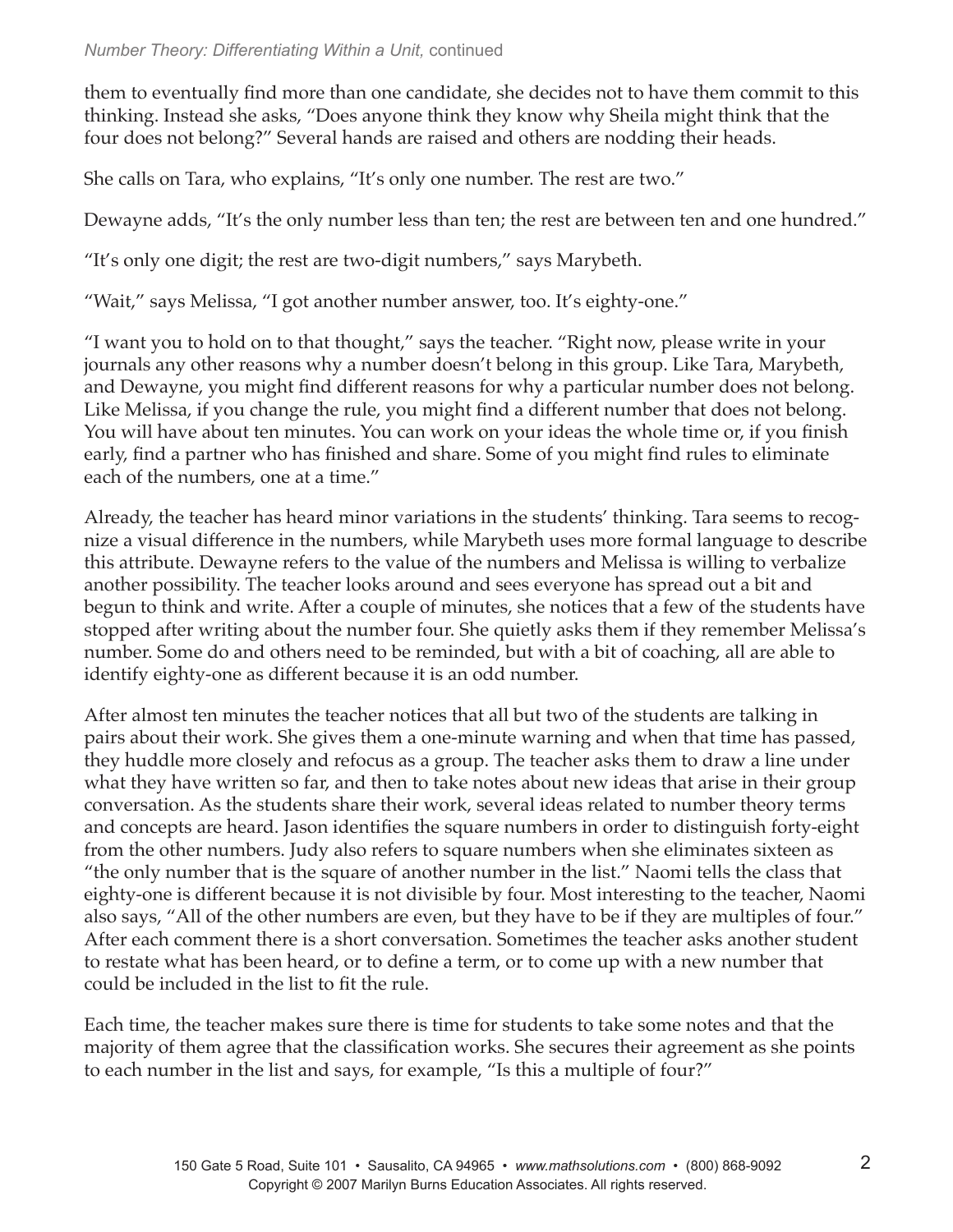Two students use arithmetic to find a number that is different. Benita's work is the most complex. She identifies eighty-one as different because "you can't get there with just these numbers." She explains her work further by writing the following equations on the board:

*64 ÷ 16 = 4 64 ÷ 4 = 16 48 – 16 + 4 = 36 64 – 16 = 48 16 × 4 = 64*

Two days later, Naomi surprises the class with a new equation:  $(16 \div 4) + (16 \div 4) + (36 \div 4) +$  $64 = 81$ . Benita is crestfallen at first, but then brightens as she adds "without using one of the numbers more than once" to her rule.

While students do not experience this activity as a pre-assessment task, it does give the teacher some important information that she can use to further plan the mini-unit on number theory. She can determine students' willingness to think divergently, to come up with different possibilities for the same number. She has an indication of their understanding and comfort level with concepts and terms such as *factors, multiples, divisible, primes,* and *square numbers.* With students' written work, she can determine the ideas and terms they included prior to the group debriefing. She can also gather evidence as to whether the students' notes are accurate and complete, contain their own additional ideas, or include drawings, lists, and definitions.

From this information she can decide how to adapt her content for different students. The complexity of ideas can vary. Some students can reinforce ideas introduced through this activity, while others can investigate additional ideas such as triangle numbers, cubic numbers, and powers. She can have some students explore ideas that will allow them to complete or create if-then statements such as "If a number is a multiple of six, then it is a multiple of \_\_\_\_\_\_\_." Divisibility rules and common multiples can be used to solve problems and relationships can be generalized through algebraic equations.

Once content variations are determined, process is considered. Some students can draw dots to represent square and triangular numbers so that they have a visual image of them while others can connect to visual images of multiples and square numbers on a hundreds chart. (See Figure 1.)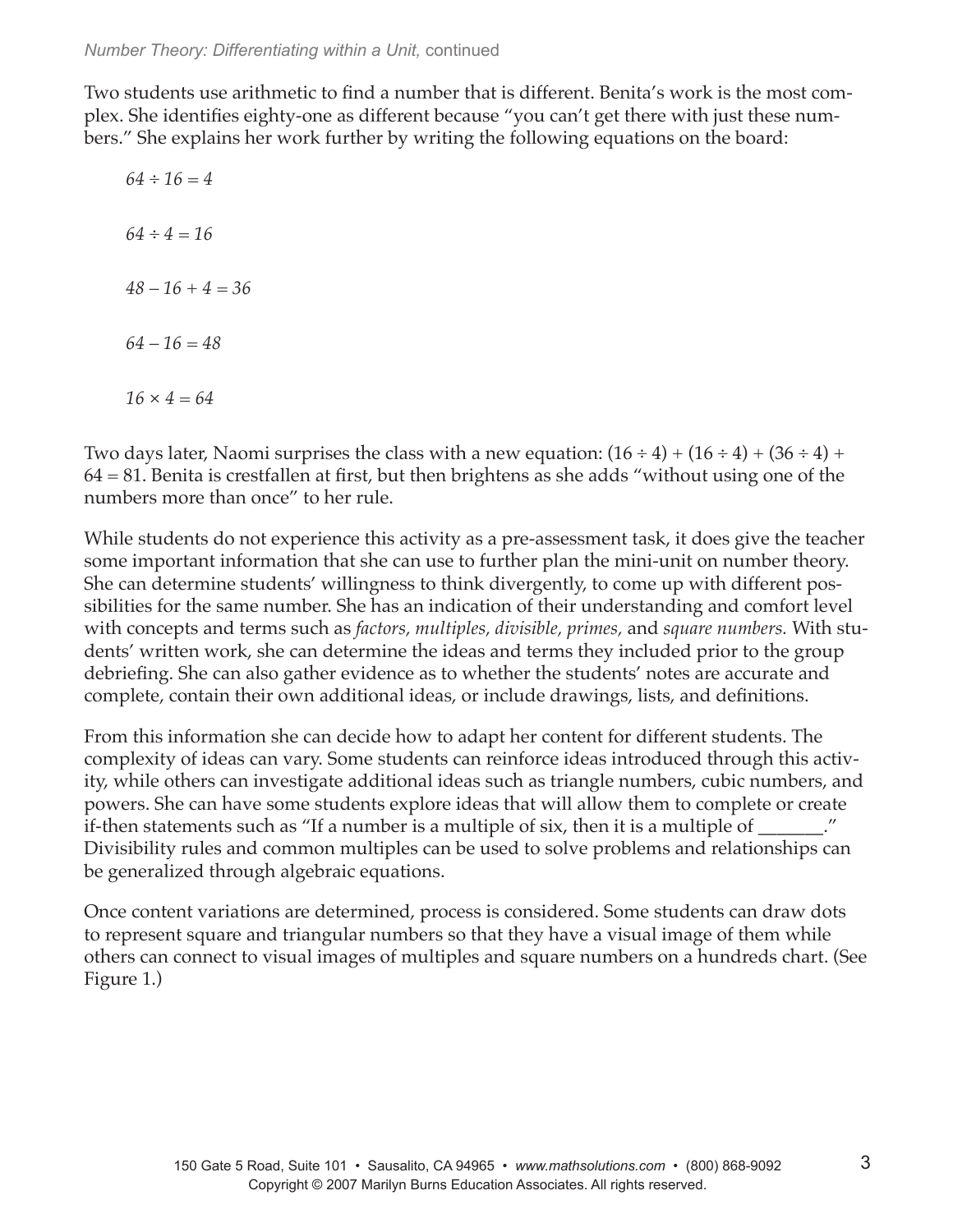| 10     | 9  | $8\,$          | 7  | 6  | 5              | $\overline{4}$ | 3                | $\boldsymbol{2}$ | $\mathbf{1}$   |
|--------|----|----------------|----|----|----------------|----------------|------------------|------------------|----------------|
| 20     | 19 | 18             | 17 | 16 | 15             | 14             | 13               | 12               | 11             |
| 30     | 29 | 28             | 27 | 26 | 25             | 24             | 23               | 22               | 21             |
| 40     | 39 | 38             | 37 | 36 | 35             | 34             | 33               | 32               | 31             |
| 50     | 49 | 48             | 47 | 46 | 45             | 44             | 43               | 42               | 41             |
| 60     | 59 | 58             | 57 | 56 | 55             | 54             | 53               | 52               | 51             |
| 70     | 69 | 68             | 67 | 66 | 65             | 64             | 63               | 62               | 61             |
| 80     | 79 | 78             | 77 | 76 | 75             | 74             | 73               | $72\,$           | 71             |
| 90     | 89 | 88             | 87 | 86 | 85             | 84             | 83               | 82               | 81             |
| 100    | 99 | 98             | 97 | 96 | 95             | 94             | 93               | 92               | 91             |
|        |    |                |    |    |                |                |                  |                  |                |
| 9      | 8  | 7              | 6  | 5  | $\overline{4}$ | 3              | 2                | $\mathbf{1}$     | $\mathbf X$    |
| 9      | 8  | $\overline{7}$ | 6  | 5  | $\overline{4}$ | $\overline{3}$ | $\boldsymbol{2}$ | $\mathbf{1}$     | $\mathbf{1}$   |
| 18     | 16 | 14             | 12 | 10 | 8              | 6              | $\overline{4}$   | $\overline{2}$   | $\overline{2}$ |
| 27     | 24 | 21             | 18 | 15 | 12             | 9              | 6                | $\overline{3}$   | 3              |
| 36     | 32 | 28             | 24 | 20 | 16             | 12             | 8                | $\overline{4}$   | $\overline{4}$ |
| 45     | 40 | 35             | 30 | 25 | 20             | 15             | 10               | 5                | 5              |
| 54     | 48 | 42             | 36 | 30 | 24             | 18             | 12               | 6                | 6              |
| 63     | 56 | 49             | 42 | 35 | 28             | 21             | 14               | 7                | 7              |
| $72\,$ | 64 | 56             | 48 | 40 | 32             | 24             | 16               | 8                | 8              |
| 81     | 72 | 63             | 54 | 45 | 36             | 27             | 18               | 9                | 9              |
| 90     | 80 | 70             | 60 | 50 | 40             | 30             | 20               | 10               | $\mathbf{1}$   |
|        |    |                |    |    |                |                |                  |                  |                |

Figure 1. Visual images of four on a hundreds chart and square numbers on a multiplication chart.

The teacher can create some packets of logic problems, such as the one that follows, that require students to identify one number based on a series of clues involving number theory terminology:

*What is my locker number?*

*The number is between 250 and 275.*

*It is an even number.*

*It is a multiple of 3.*

*It is not a multiple of 5.*

*It is divisible by 4.*

*My locker number is \_ \_ \_.*